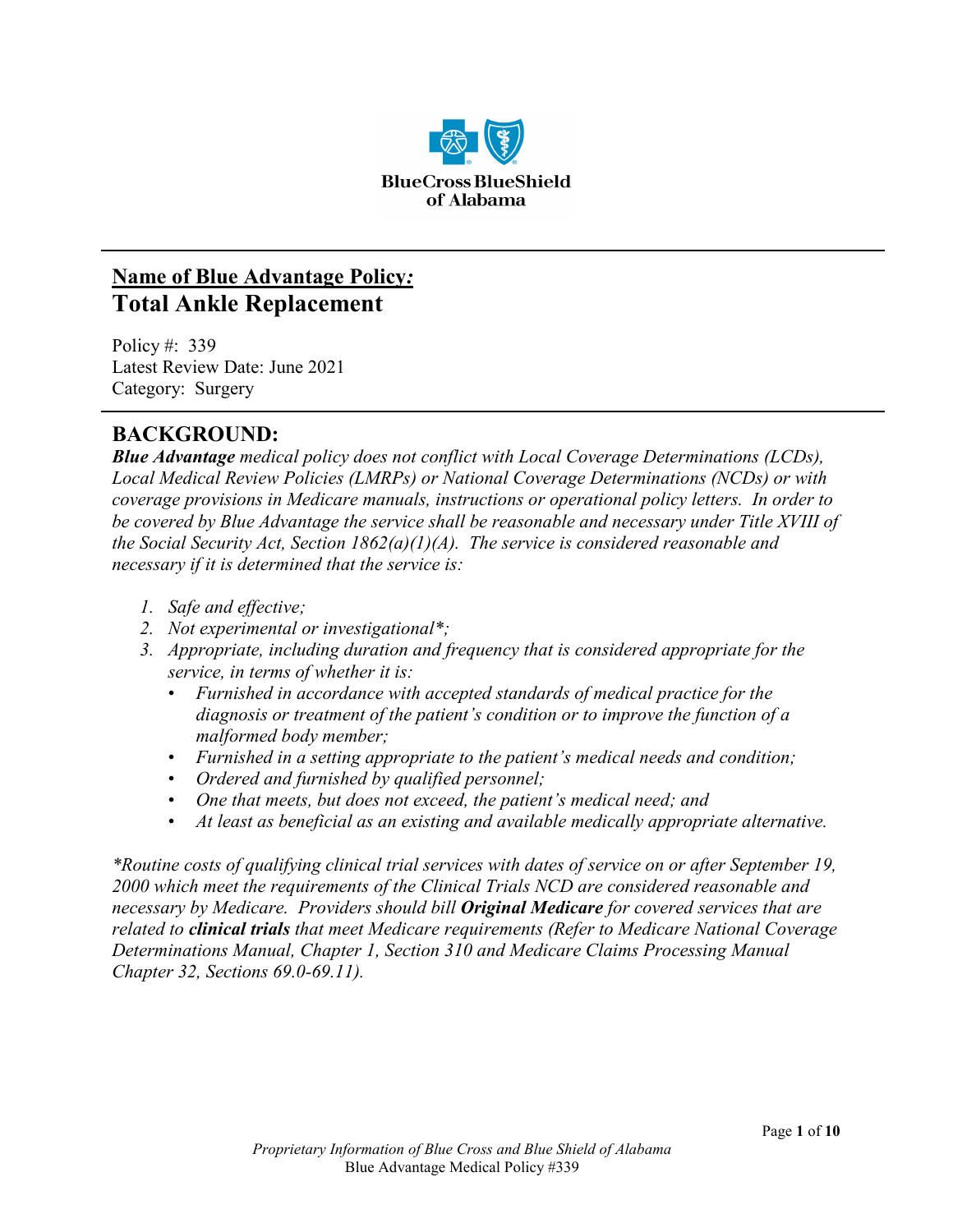## **POLICY:**

**Blue Advantage** will treat **total ankle replacement** using an FDA-approved device as a **covered** benefit in skeletally mature patients with moderate to severe ankle (tibiotalar) pain that limits daily activity and who have the following conditions:

- Arthritis in adjacent joints (i.e., subtalar or midfoot); **OR**
- Severe arthritis of the contralateral ankle; **OR**
- Arthrodesis of the contralateral ankle; **OR**
- Inflammatory (e.g., rheumatoid) arthritis

**AND** absence of the following contraindications:

- Extensive avascular necrosis of the talar dome;
- Compromised bone stock or soft tissue (including skin and muscle);
- Severe malalignment (e.g.,  $> 15$  degrees) not correctable by surgery;
- Active ankle joint infection;
- Peripheral vascular disease;
- Charcot neuroarthropathy.
- Peripheral neuropathy;
- Ligamentous instability;
- Subluxation of the talus:
- History of ankle joint infection;
- Presence of severe deformities above or beneath the ankle.

**Blue Advantage** will treat **revision or replacement of an implanted total ankle prosthesis** as a **covered benefit** for failure of a previously implanted ankle prosthesis (e.g., implant loosening, malpositioning, periprosthetic, infection, or periprosthetic fracture).

*Blue Advantage does not approve or deny procedures, services, testing, or equipment for our members. Our decisions concern coverage only. The decision of whether or not to have a certain test, treatment or procedure is one made between the physician and his/her patient. Blue Advantage administers benefits based on the members' contract and medical policies. Physicians should always exercise their best medical judgment in providing the care they feel is most appropriate for their patients. Needed care should not be delayed or refused because of a coverage determination.*

## **DESCRIPTION OF PROCEDURE OR SERVICE:**

A variety of total ankle replacement (TAR) system designs, including fixed-bearing and mobilebearing, are being investigated for the management of moderate-to-severe tibiotalar pain. TAR (arthroplasty) is being evaluated as an alternative to tibiotalar fusion (arthrodesis) in patients with arthritis.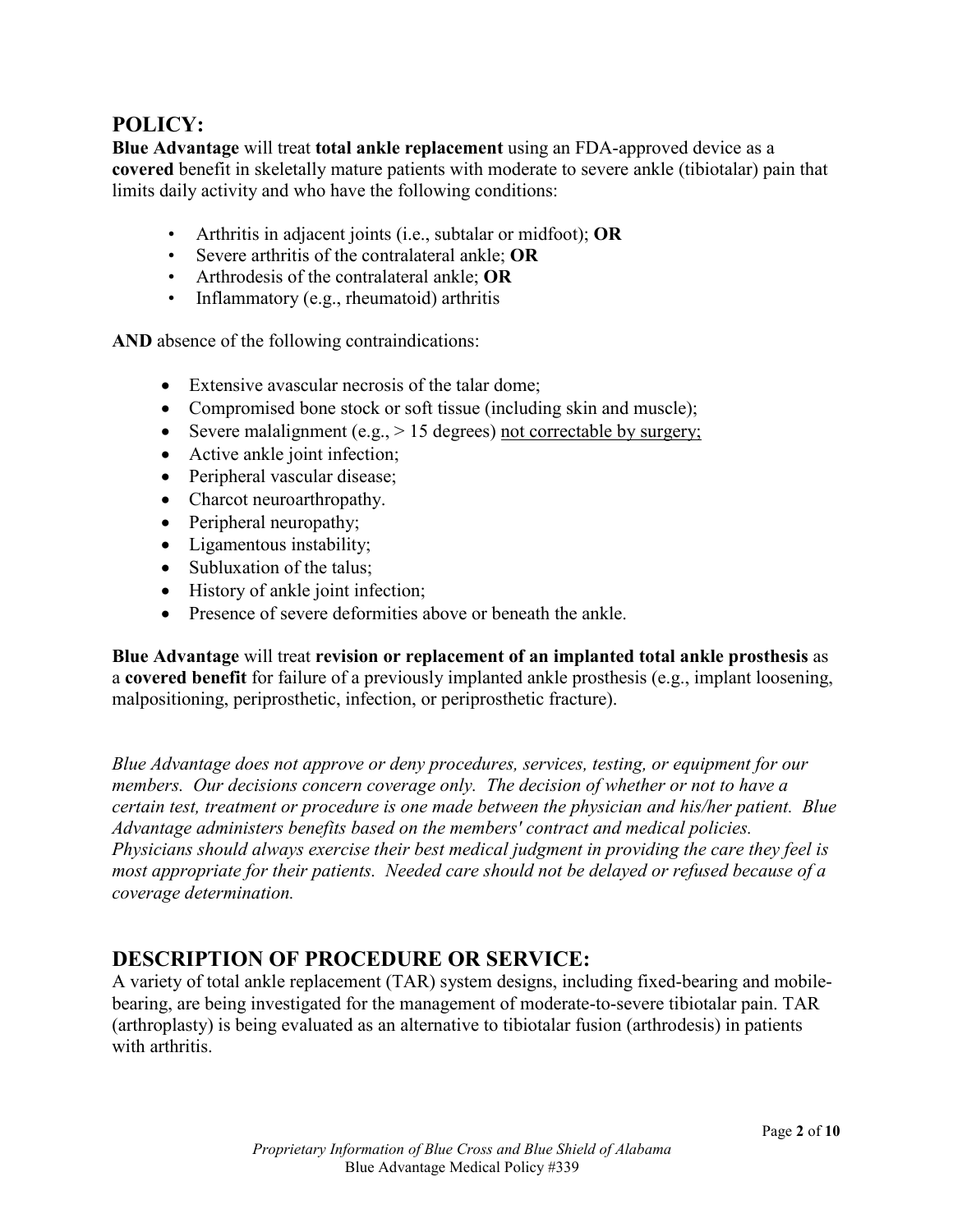The ankle joint is a comparatively small joint relative to the weight bearing and torque it must withstand. These factors have made the design of total ankle joint replacements technically challenging. The main alternative to total ankle replacement is arthrodesis. While both procedures are designed to reduce pain, the total ankle replacement is also intended to improve function and reduce stress on adjacent joints. TAR has been investigated since the 1970s, but the procedure was essentially abandoned in the 1980s due to a high long-term failure rate, both in terms of pain control and improved function. Newer models have since been developed, which can be broadly subdivided into two design types, fixed-bearing and mobile-bearing. More than twenty different ankle replacement systems are currently being evaluated worldwide.

Total ankle replacement has been performed in patients with severe rheumatoid arthritis, severe osteoarthritis, or post-traumatic osteoarthrosis. In general, patients selected for arthroplasty would not be good candidates for arthrodesis due to the presence of bilateral or subtalar arthritis or Chopart arthrosis. Optimal candidates for total ankle replacement are considered to be older (age > 50), thin, low-demand individuals with minimal deformity. Patients should have no functional barriers to participation in a rehabilitation program.

### **KEY POINTS:**

#### **Summary of Evidence**

The established standard for the painful arthritic ankle is fusion, which usually results in a painfree but rigid ankle in the short term. Complications associated with ankle fusion are non-union, an increase in arthrosis, and pain in adjoining joints, and not uncommonly, amputation. For specific conditions, including presence of bilateral, subtalar or midfoot arthritis, fusion is not indicated. Therefore, in the absence of an established alternative for specific conditions, total ankle replacement may be considered medically necessary when those specified conditions are met.

#### **Practice Guidelines and Position Statements**

#### **American Orthopaedic Foot and Ankle Society (AOFAS)**

The AOFAS Position Statement on The Use of Total Ankle Replacement for the Treatment of Arthritic Conditions of the Ankle (approved April 2018) concludes "Ankle arthritis is a condition that can result in substantial pain and dysfunction. The American Orthopaedic Foot & Ankle Society supports the use of total ankle replacement as an option for the treatment of ankle arthritis that has failed conservative management in select patients due to its demonstrated improved outcomes in multiple peer reviewed publications."

#### **American College of Foot and Ankle Surgeons (ACFAS)**

The ACFAS Position Statement on Total Ankle Replacement Surgery (February 2020) notes that not every patient with end-stage arthritis of the ankle is a sound candidate for ankle replacement. A surgeon experienced in total ankle surgery can make this determination through careful history and physical evaluation. In the United States, total ankle replacement surgery is currently a safe and effective treatment option for select patients with end stage ankle arthritis. Studies have shown total ankle replacement surgery improves patient function, reduces pain, and promotes improved quality of life.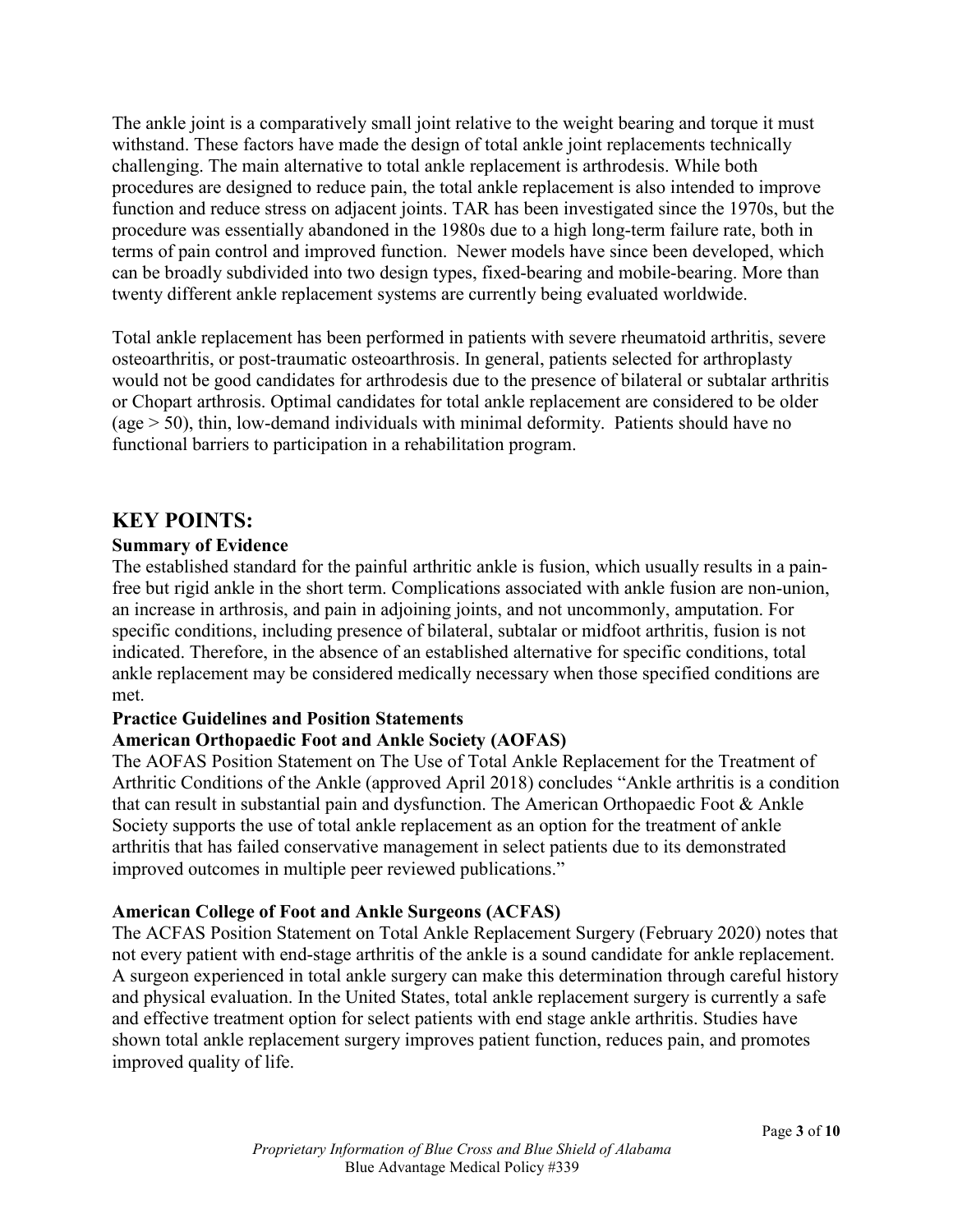#### **American Academy of Orthopaedic Surgeons (AAOS)**

AAOS published a 2010 technology overview of surgical treatment options for patients with ankle arthritis in whom nonoperative treatment has failed. The report concluded that based on low- and very low-quality evidence, treatment of ankle arthritis with either a Generation 2 or Generation 3 total ankle arthroplasty results in an improvement in pain and function. The literature does not conclusively demonstrate predictors of better or worse patient-oriented outcomes (e.g., device failure, reoperation, pain relief, patient satisfaction, walking ability) for total ankle arthroplasty.

Additionally, the report concluded that there is limited data from multiple studies directly comparing the efficacy of total ankle arthroplasty to arthrodesis in patients with arthritis. The disparate preoperative ankle function scores and demographic characteristics between the groups enrolled in the relevant comparative studies prohibit meaningful comparisons and confound the interpretation of the data. Analysis of adverse events that corrected for preoperative differences in patients characteristics, provide conflicting results.

#### **National Institute for Health and Clinical Excellence (NICE)**

NICE considers total ankle replacement surgery standard clinical practice with an efficacy and safety profile that is sufficiently well-known.

### **KEY WORDS:**

Agility ankle, ankle replacement, total ankle arthroplasty, ankle, total ankle replacement, ankle arthrodesis

## **APPROVED BY GOVERNING BODIES:**

Fixed-bearing designs lock the polyethylene component into the baseplate, which provides greater stability but increases constraint and edge-loading stress at the bone implant interface, potentially increasing risk of early loosening and failure. In 2002, the U.S. Food and Drug Administration (FDA) approved the Agility® Ankle Revision Prosthesis (DePuy Orthopaedics), which is intended for cemented use only in patients with a failed previous ankle surgery. In 2005, the FDA reviewed a  $510(k)$  marketing clearance application for the Topez<sup>TM</sup> Total Ankle Replacement (Topez Orthopedics, Inc., Boulder, Colorado) and determined that it was substantially equivalent to the existing DePuy Agility device. The Topez Ankle is now called the InBone™ Total Ankle System (Wright Medical Technology, Arlington, TN). This device is also intended for cemented use only. The Agility LP (DePuy Orthopaedics) and the Eclipse (Kinetikos Medical, Carlsbad, CA) received 510(k) marketing clearance in 2006. The SALTO Talaris® (Tornier, Edina, MN) received 510(k) marketing clearance in 2006 and 2009. These semi-constrained cemented prostheses are indicated in patients with end-stage ankle disorders (e.g., affected with severe rheumatoid, post-traumatic, or degenerative arthritis) as an alternative to ankle fusion.

Three-piece mobile-bearing systems have a polyethylene component that is unattached and articulates independently with both the tibial and talar components. The three-piece mobilebearing prostheses are designed to reduce constraint and edge-loading but are less stable than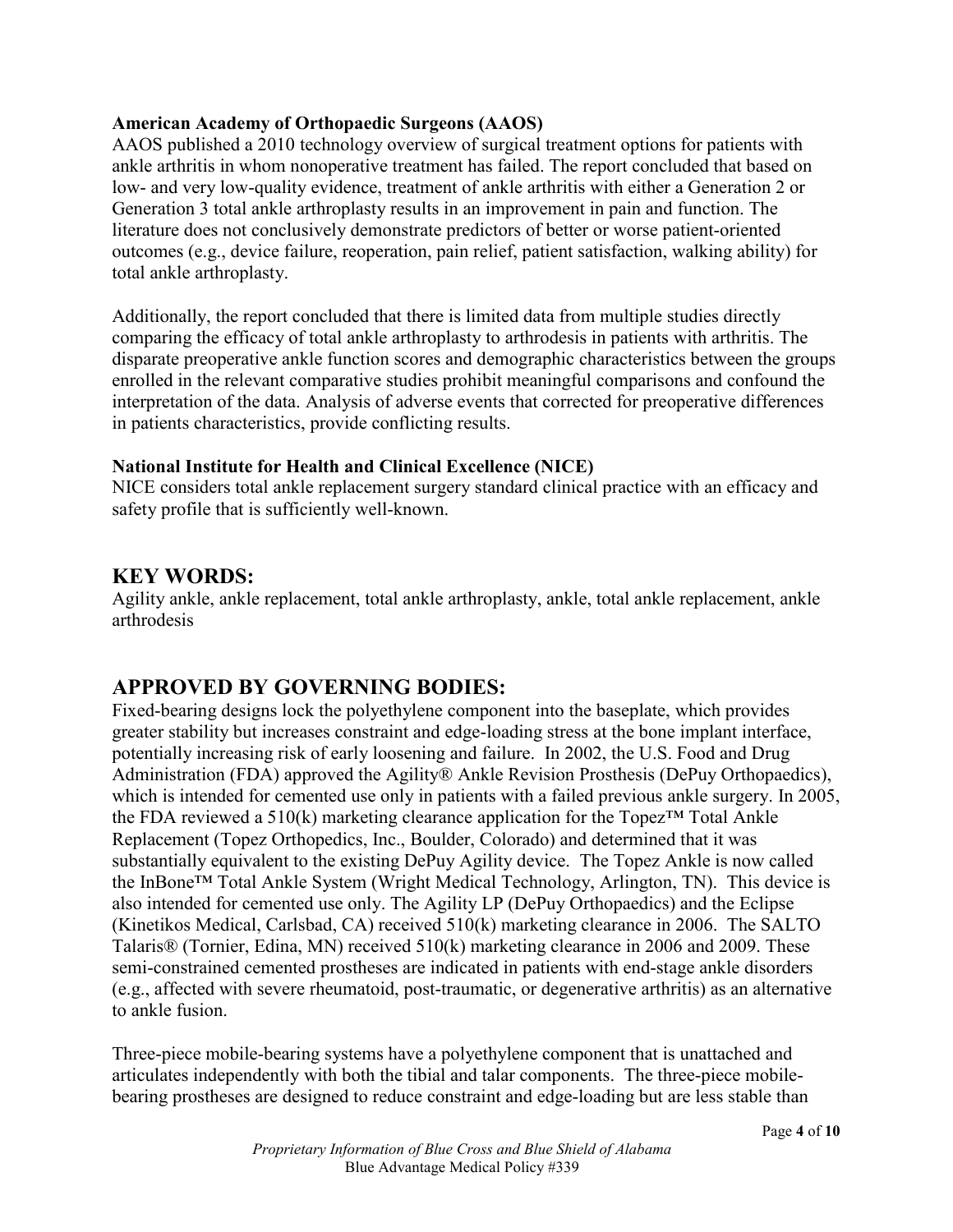fixed-bearing designs and have the potential for dislocation and increased wear of the polyethylene component. Mobile-bearing designs are intended for uncemented implantation and have a porous coating on the components to encourage osseointegration. They include the Ankle Evolution System (AES, Biomet, Whippany, NJ), Buechel- Pappas system, HINTEGRA® Total Ankle Prosthesis (New Deal), Mobility™ Total Ankle System (DePuy), Salto Total Ankle Prosthesis (Tornier), Scandinavian Total Ankle Replacement (STAR, Small Bone Innovations, Morrisville, PA), Bologna and Oxford Universities (BOX) Ankle (MAT Ortho), CCI Evolution Ankle (Van Straten), Zenith (Corin) and the TNK ankle (Kyocera Corporation, Kyoto, Japan). Three-component mobile-bearing systems are Class III devices and are considered under a different regulatory pathway (premarket approval) than the fixed component devices described above, which were cleared for marketing under the 510(k) regulatory pathway. Premarket approval (PMA) requires demonstration of clinical efficacy in FDA-regulated trials conducted under an investigational device exemption (IDE). In May 2009, the FDA approved the STAR ankle as an alternative to fusion for replacing an ankle joint deformed by rheumatoid arthritis, primary arthritis, or post-traumatic arthritis. As a condition of the approval, the device maker must evaluate the safety and effectiveness of the device over the next eight years. The Mobility™ Total Ankle System is currently being evaluated in a FDA-regulated investigational device exemption (IDE) trial. The Ankle Evolution System (AES), Buechel-Pappas, Mobility, Salto Total Ankle, BOX Ankle, CCI Evolution Ankle, Zenith, and the TNK ankle are not currently used in the United States.

## **BENEFIT APPLICATION:**

Coverage is subject to member's specific benefits. Group specific policy will supersede this policy when applicable.

# **CURRENT CODING:**

CPT Codes:

| 27702 | Arthroplasty, ankle; with implant (total ankle) |
|-------|-------------------------------------------------|
| 27703 | Arthroplasty, ankle; revision, total ankle      |

## **REFERENCES:**

- 1. Adukia V, Mangwani J, Issac R, Hussain S, Parker L. Current concepts in the management of ankle arthritis. J Clin Orthop Trauma. 2020 May-Jun;11(3):388-398.
- 2. Agility-Ankle Revision Prosthesis 510(k) Summary. www.fda.gov/cdrh/pdf2/k020541.pdf.
- 3. American Academy of Orthopaedic Surgeons (AAOS). Technology Overview. The surgical treatment of ankle arthritis. 2010. https://www.aaos.org/research/overviews/AnkleArthritis\_surgical.pdf.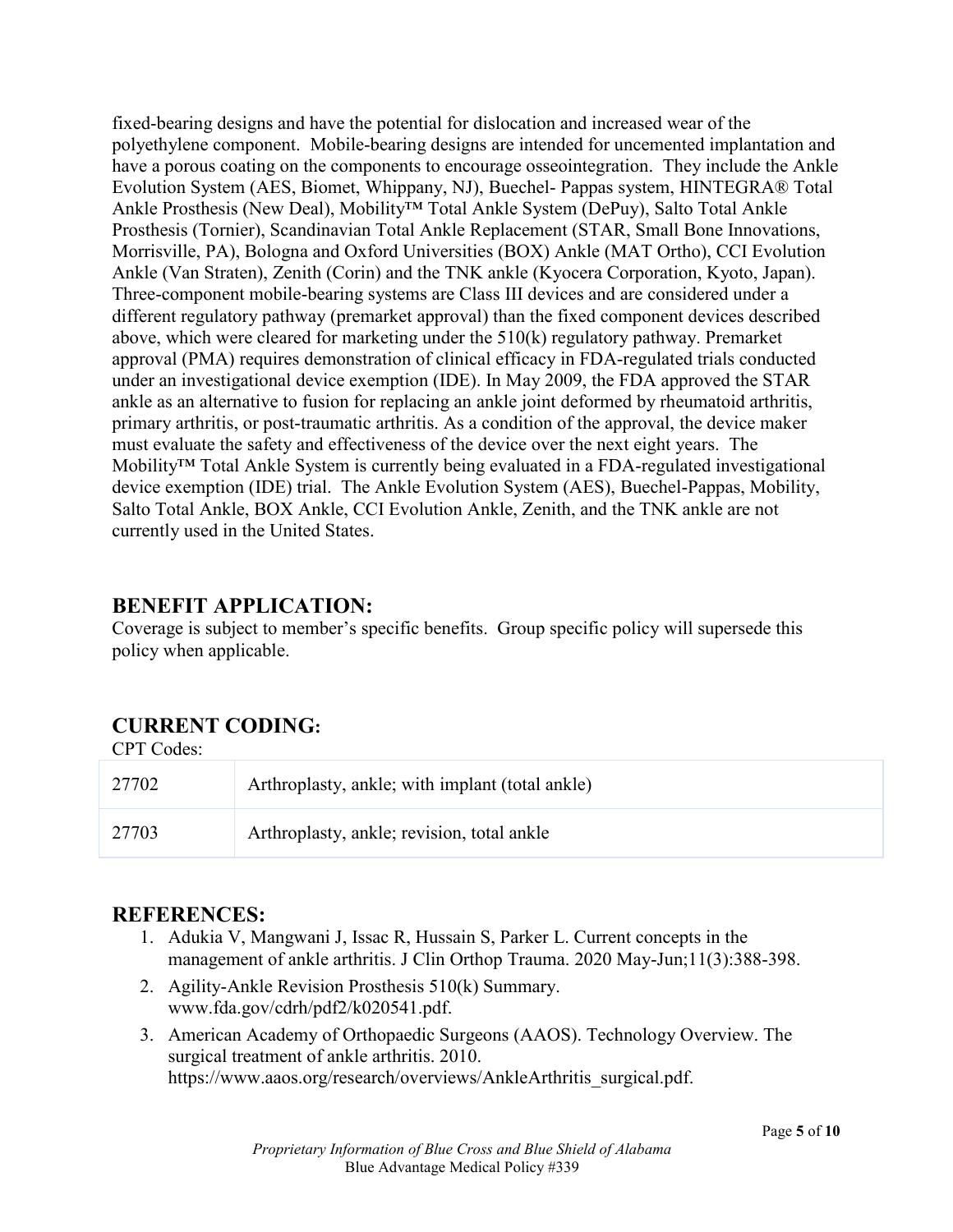- 4. American College of Foot and Ankle Surgeons (ACFAS). Position Statement on Total Ankle Replacement Surgery. February 2020. https://www.acfas.org/Health-Policy-and-Advocacy/Policy-Statements/Position-Statements/
- 5. American Orthopaedic Foot & Ankle Society (AOFAS). Position Statement: The Use of Total Ankle Replacement for the Treatment of Arthritic Conditions of the Ankle. April 2018. https://www.aofas.org/research-policy/health-policy
- 6. Anderson T, Montgomery F and Carlsson A. Uncemented STAR total ankle prosthesis. Three to eight-year follow-up of fifty-one consecutive ankles. J Bone Joint Surg Am 2003; 85-A (7):1321-9.
- 7. Bonnin M, Gaudot F, Laurent JR et al. The Salto Total Ankle Arthroplasty: Survivorship and Analysis of Failures at 7 to 11 years. Clin Orthop Relat Res 2010; 469(1):225-36.
- 8. Brodsky JW, et al. Changes in gait following the Scandinavian total ankle replacement. Journal Bone Joint Surgery Am. 2011; 93:1890-6.
- 9. Brunner S, Barg A, Knupp M et al. The Scandinavian total ankle replacement: longterm, eleven to fifteen-year, survivorship analysis of the prosthesis in seventy-two consecutive patients. J Bone Joint Surg Am 2013; 95(8): 711-8.
- 10. Coetzee JC, Deorio JK. Total ankle replacement systems available in the United States. Instr Course Lect 2010; 59:367-74.
- 11. Conti SF and Wong YS. Complications of total ankle replacement. Foot Ankle Clin 2002; 7(4):791-807.
- 12. Conti SF, Bisignani G and Martin R. Update on total ankle replacement. Semin Arthroplasty Reconstruct Foot Ankle 1999; 10:62-71.
- 13. Cracchiolo, A, et al. Design features of current total ankle replacements: Implants and instrumentation. Journal American Academy Orthopedic Surgeons, September 2008; 16(9): 530-540.
- 14. Demetracopoulos CA, Cody EA, Adams SB Jr, DeOrio JK, Nunley JA et al. Outcomes of Total Ankle Arthroplasty in Moderate and Severe Valgus Deformity. Foot Ankle Spec. 2019 Jun;12(3):238-245.
- 15. Deorio JK, et al. Total ankle arthroplasty. Instruction Course Lectures 2008; 57: 383- 413.
- 16. Doets HC, Brand R and Nelissen RG. Total ankle arthroplasty in inflammatory joint disease with use of two mobile-bearing designs. J Bone Joint Surg Am 2006; 88(6):1272-84.
- 17. Easley ME, Vertullo CJ, Urban WC, et al. Total ankle arthroplasty. J Am Acad Orthop Surg 2002; 10(3):157-67.
- 18. Fevang BT, et al. 257 ankle arthroplasties performed in Norway between 1994 and 2005. Acta Orthopedics, October 2007; 78(5): 575-583.
- 19. Giannini S, Romagnoli M, O'Connor JJ et al. Early clinical results of the BOX ankle replacement are satisfactory: a multicenter feasibility study of 158 ankles. J Foot Ankle Surg 2011; 50(6):641-7.
- 20. Glazebrook MA, Arsenault K, Dunbar M. Evidence-based classification of complications in total ankle arthroplasty. Foot Ankle Int 2009; 30(10):945-9.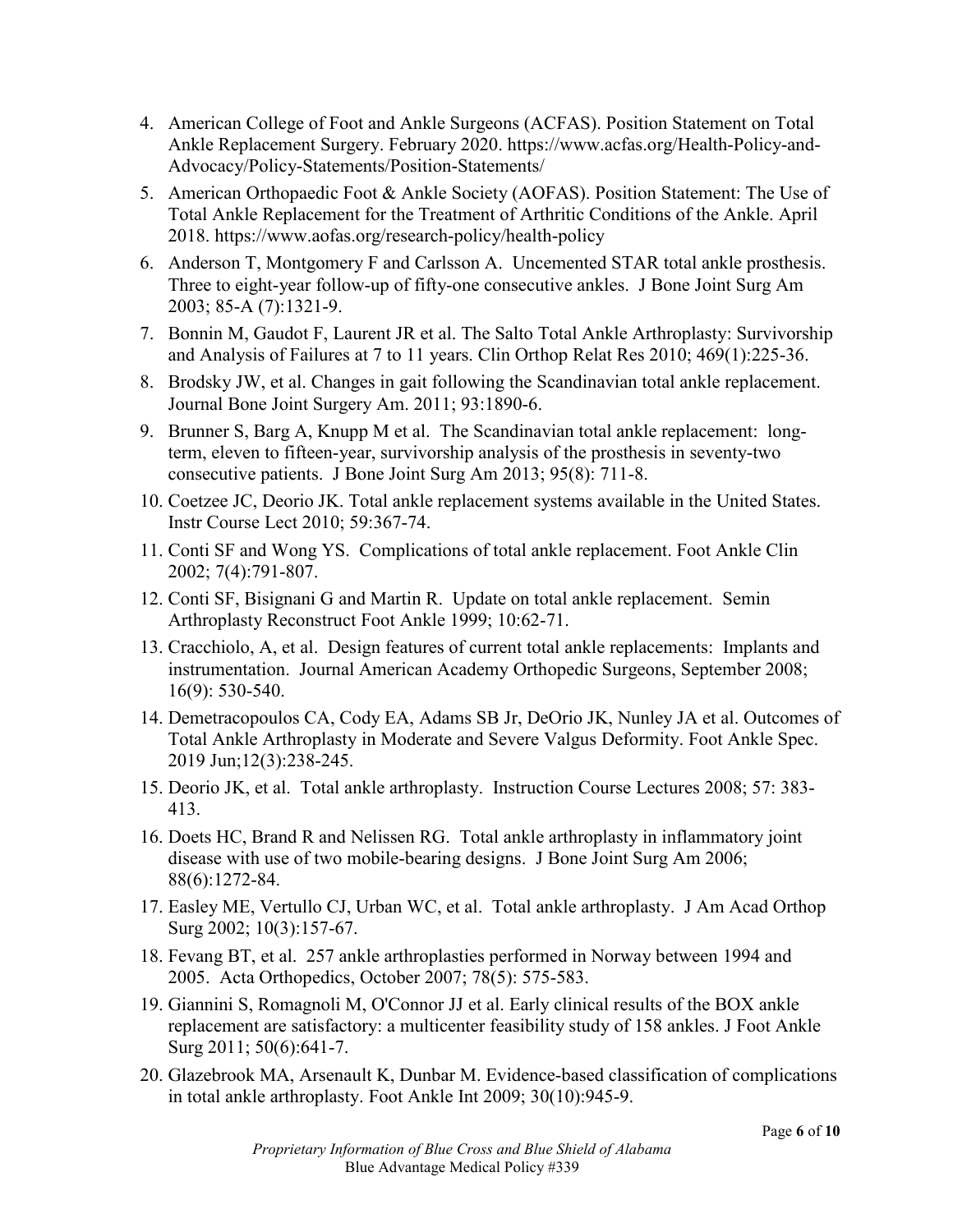- 21. Gougoulias N, Khanna A, Maffulli N. How successful are current ankle replacements?: a systematic review of the literature. Clin Orthop Relat Res 2010; 468(1):199-208.
- 22. Guyer AJ, et al. Current concepts review: Total ankle arthroplasty. Foot Ankle Int, February 2008; 29(2): 256-264.
- 23. Haddad SL, et al. Intermediate and long-term outcomes of total ankle arthroplasty and ankle arthrodesis. A systematic review of the literature. Journal of Bone and Joint Surgery Am, September 2007; 89(9): 1899-1905.
- 24. Henricson A, et al. The Swedish Ankle Arthroplasty Register: An analysis of 531 arthroplasties between 1993 and 2005. Acta Orthopedics, October 2007; 78(5): 569-574.
- 25. Henricson A, Nilsson JA, Carlsson A. 10-year survival of total ankle arthroplasties: a report on 780 cases from the Swedish Ankle Register. Acta Orthop 2011; 82(6):655-9.
- 26. Hosman AH, et al. A New Zealand national joint registry review of 202 total ankle replacements followed for up to 6 years. Acta Orthopedics, October 2007; 78(5): 584- 591.
- 27. Jensen NC, Linde F. Long-term follow-up on 33 TPR ankle joint replacements in 26 patients with rheumatoid arthritis. Foot Ankle Surg 2009; 15(3): 123-6.
- 28. Jeyaseelan L, Si-Hyeong Park S, Al-Rumaih H, Veljkovic A, Penner MJ, et al. Outcomes Following Total Ankle Arthroplasty: A Review of the Registry Data and Current Literature. Orthop Clin North Am. 2019 Oct;50(4):539-548.
- 29. Kanzaki N, Chinzei N, Yamamoto T, Yamashita T, Ibaraki K, Kuroda R. Clinical Outcomes of Total Ankle Arthroplasty With Total Talar Prosthesis. Foot Ankle Int. 2019 Aug;40(8):948-954.
- 30. Kim HJ, Suh DH, Yang JH, Lee JW, Kim HJ, et al. Total ankle arthroplasty versus ankle arthrodesis for the treatment of end-stage ankle arthritis: a meta-analysis of comparative studies. Int Orthop. 2017 Jan;41(1):101-109.
- 31. Kofoed H, Lundberg-Jensen A. Ankle arthroplasty in patients younger and older than 50 years: a prospective series with long-term follow-up. Foot Ankle Int 1999; 20(8):501-6.
- 32. Kokkonen A, Ikavalko M, Tiihonen R et al. High rate of osteolytic lesions in mediumterm followup after the AES total ankle replacement. Foot Ankle Int 2011; 32(2):168-75.
- 33. Koo K, Liddle AD, Pastides PS, Rosenfeld PF. The Salto total ankle arthroplasty Clinical and radiological outcomes at five years. Foot Ankle Surg. 2019 Aug;25(4):523- 528.
- 34. Kopp FJ, Patel MM, Deland JT, et al. Total ankle arthroplasty with the Agility prosthesis: clinical and radiographic evaluation. Foot Ankle Int 2006; 27(2):97-103.
- 35. Krause FG, Windolf M, Bora B et al. Impact of complications in total ankle replacement and ankle arthrodesis analyzed with a validated outcome measurement. J Bone Joint Surg Am 2011; 93(9):830-9.
- 36. Kurokawa H, Taniguchi A, Morita S, Takakura Y, Tanaka Y. Total ankle arthroplasty incorporating a total talar prosthesis: a comparative study against the standard total ankle arthroplasty. Bone Joint J. 2019 Apr;101-B(4):443-446.
- 37. Mann JA, Mann RA, Horton E. Star Ankle: long-term results.Foot Ankle Int 2011; 32(5): 473-84.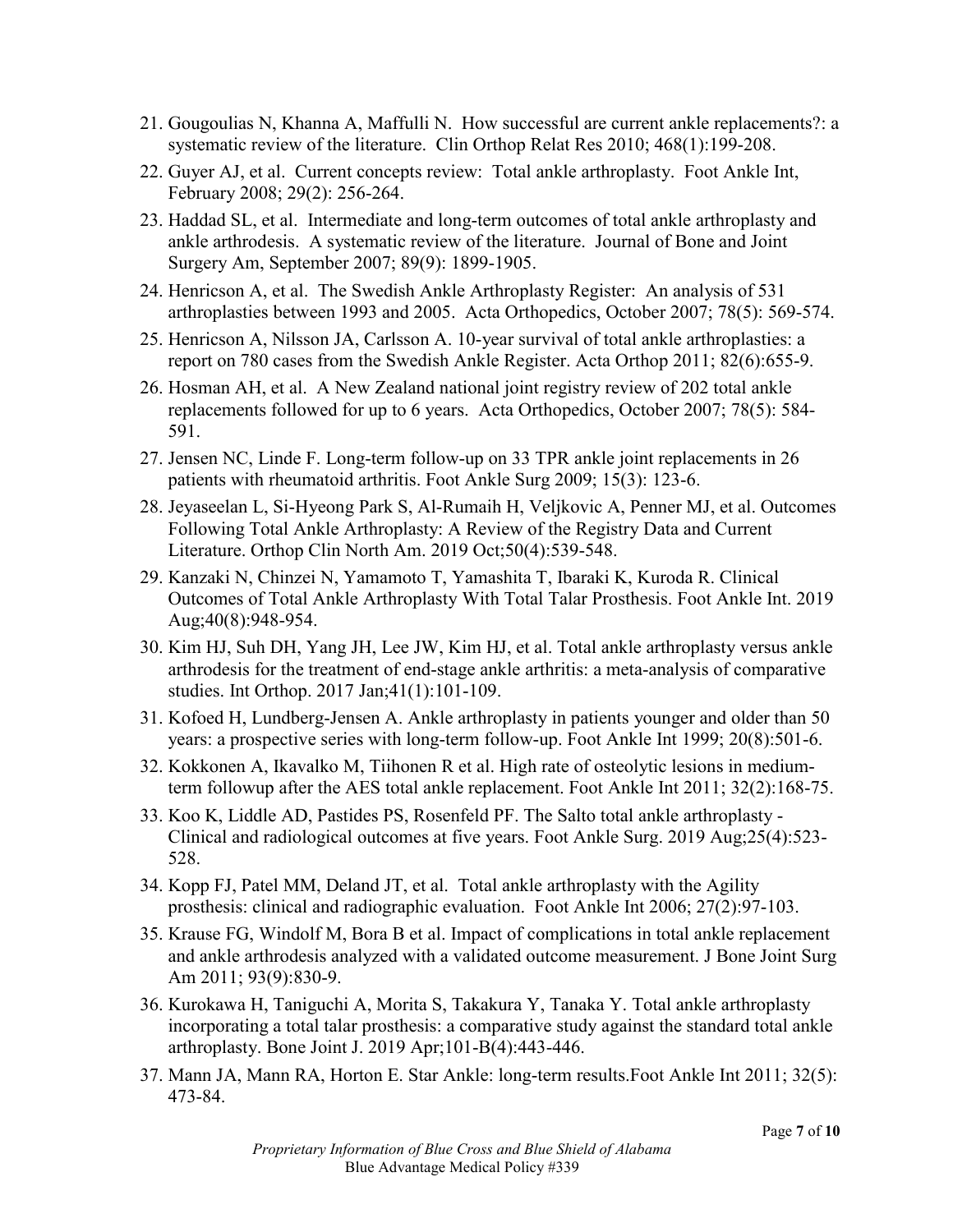- 38. Marks RM. Mid-Term Prospective Clinical and Radiographic Outcomes of a Modern Fixed-Bearing Total Ankle Arthroplasty. J Foot Ankle Surg. 2019 Nov;58(6):1163-1170.
- 39. Mehdi N, Bernasconi A, Laborde J, Lintz F. Comparison of 25 ankle arthrodeses and 25 replacements at 67 months' follow-up. Orthop Traumatol Surg Res. 2019 Feb;105(1):139-144.
- 40. Merrill RK, Ferrandino RM, Hoffman R, Ndu A, Shaffer GW. Comparing 30-day allcause readmission rates between tibiotalar fusion and total ankle replacement. Foot Ankle Surg. 2019 Jun;25(3):327-331.
- 41. National Institute for Health and Clinical Excellence (NICE). Total ankle replacement surgery. 2010. https://www.guidance.nice.org.uk/IP/359.
- 42. Norvell DC, Ledoux WR, Shofer JB, Hansen ST, Davitt J, et al. Effectiveness and Safety of Ankle Arthrodesis Versus Arthroplasty: A Prospective Multicenter Study. J Bone Joint Surg Am. 2019 Aug 21;101(16):1485-1494.
- 43. Nunley JA, Adams SB, Easley ME, DeOrio JK. Prospective Randomized Trial Comparing MobileBearing and Fixed-Bearing Total Ankle Replacement. Foot Ankle Int. 2019 Nov;40(11):1239-1248.
- 44. Nunley JA, Caputo AM, Easley ME et al. Intermediate to long-term outcomes of the STAR Total Ankle Replacement: the patient perspective. J Bone Joint Surg Am 2012; 94(1):43-8.
- 45. Onggo JR, Nambiar M, Phan K, Hickey B, Galvin M, Bedi H. Outcome after total ankle arthroplasty with a minimum of five years follow-up: A systematic review and metaanalysis. Foot Ankle Surg. 2019 Jul 25. pii: S1268-7731(19)30111-0. [Epub ahead of print]
- 46. Palanca A, Mann RA, Mann JA, Haskell A. Scandinavian Total Ankle Replacement: 15- Year Follow-up. Foot Ankle Int. 2018 Feb;39(2):135-142.
- 47. Pyevich MT, Saltzman CL, Callaghan JJ, et al. Total ankle arthroplasty: a unique design. Two to twelve-year follow-up. J Bone Joint Surg Am 1998; 80(10):1410-20.
- 48. Rippstein PF, Huber M, Coetzee JC et al. Total ankle replacement with use of a new three-component implant. J Bone Joint Surg Am 2011; 93(15):1426-35.
- 49. Rodriguez D, Bevernage BD, Maldague P et al. Medium term follow-up of the AES ankle prosthesis: High rate of asymptomatic osteolysis. Foot Ankle Surg 2010; 16(2):54- 60.
- 50. Roukis TS. Incidence of revision after primary implantation of the Agility total ankle replacement system: a systematic review. J Foot Ankle Surg 2012; 51(2):198-204.
- 51. Salzman CL, Mann RA, et al. Prospective controlled trial of STAR total ankle replacement versus ankle fusion: Initial results. Foot & Ankle International, July 2009, Vol. 30, No. 7, pp. 579-596.
- 52. San Giovanni TP, Keblish DJ, Thomas WH, et al. Eight-year results of a minimally constrained total ankle arthroplasty. Foot Ankle Int 2006; 27(6):418-26.
- 53. Schuberth JM, et al. Perioperative complications of the Agility total ankle replacement in 50 initial, consecutive cases. Journal of Foot, Ankle Surgery May 2006; 45(3): 139-146.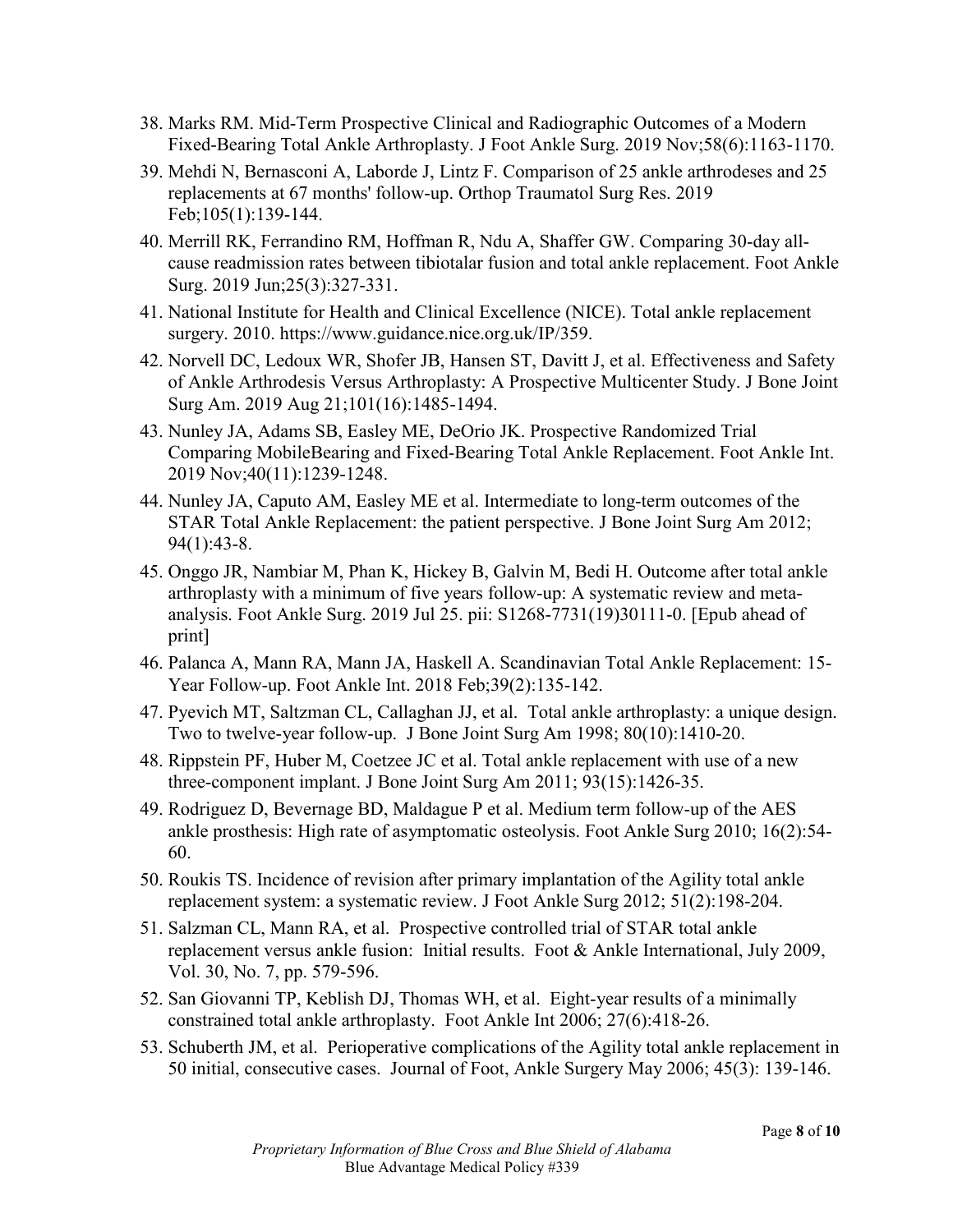- 54. Schuh R, Hofstaetter J, Krismer M et al. Total ankle arthroplasty versus ankle arthrodesis. Comparison of sports, recreational activities and functional outcome. Int Orthop 2012; 36(6):1207-14.
- 55. Segal AD, Cyr KM, Stender CJ, Whittaker EC, Hahn ME, et al. A three-year prospective comparative gait study between patients with ankle arthrodesis and arthroplasty. Clin Biomech (Bristol, Avon). 2018 May;54:42-53.
- 56. Shane A, Sahli H. Total Ankle Replacement Options. Clin Podiatr Med Surg. 2019 Oct;36(4):597-607.
- 57. SooHoo NF, et al. Comparison of reoperation rates following ankle arthrodesis and total ankle arthroplasty. Journal Bone Joint Surgery Am, October 2007; 89(10): 2143-2149.
- 58. Spirit AA, et al. Complications and failure after total ankle arthroplasty. Journal Bone Joint Surgery Am, June 2004; 86-A(6): 1172-1178.
- 59. Takakura Y, Tanaka Y, Sugimoto K et al. Long-term results of arthrodesis for osteoarthritis of the ankle. Clin Orthop Relat Res 1999; (361):178-85.
- 60. U.S. Food and Drug Administration. STAR Ankle premarket approval panel meeting presentation 4-24-07. 2007. https://www.fda.gov/ohrms/dockets/ac/07/slides/2007- 4299s1-01.pdf.
- 61. van der Plaat LW, Haverkamp D. Patient selection for total ankle arthroplasty. Orthop Res Rev. 2017 Jul 31;9:63-73.
- 62. Veljkovic AN, Daniels TR, Glazebrook MA, Dryden PJ, Penner MJ, et al. Outcomes of Total Ankle Replacement, Arthroscopic Ankle Arthrodesis, and Open Ankle Arthrodesis for Isolated Non-Deformed End-Stage Ankle Arthritis. J Bone Joint Surg Am. 2019 Sep 4;101(17):1523-1529.
- 63. Wood PL, Karski MT, Watmough P. Total ankle replacement: the results of 100 mobility total ankle replacements. J Bone Joint Surg Br 2010; 92(7):958-62.
- 64. Wood PL, Prem H, Sutton C. Total ankle replacement: medium-term results in 200 Scandinavian total ankle replacements. J Bone Joint Surg Br 2008; 90(5):605-9.
- 65. Wood PL, Sutton C, Mishra V et al. A randomised, controlled trial of two mobile-bearing total ankle replacements. J Bone Joint Surg Br 2009; 91(1):69-74.
- 66. Zhao H, Yang Y, Yu G et al. A systematic review of outcome and failure rate of uncemented Scandinavian total ankle replacement. Int Orthop 2011; 35(12):1751-8.

## **POLICY HISTORY:**

Medical Policy Group, January 2009 Medical Policy Group, April 2009 Medical Policy Group, September 2009 Available for comment September 18-November 2, 2009 Medical Policy Group, November 2009 Medical Policy Group, October 2010 Medical Policy Group, October 2011 Medical Policy Group, November 2012 Medical Policy Group, August 2013